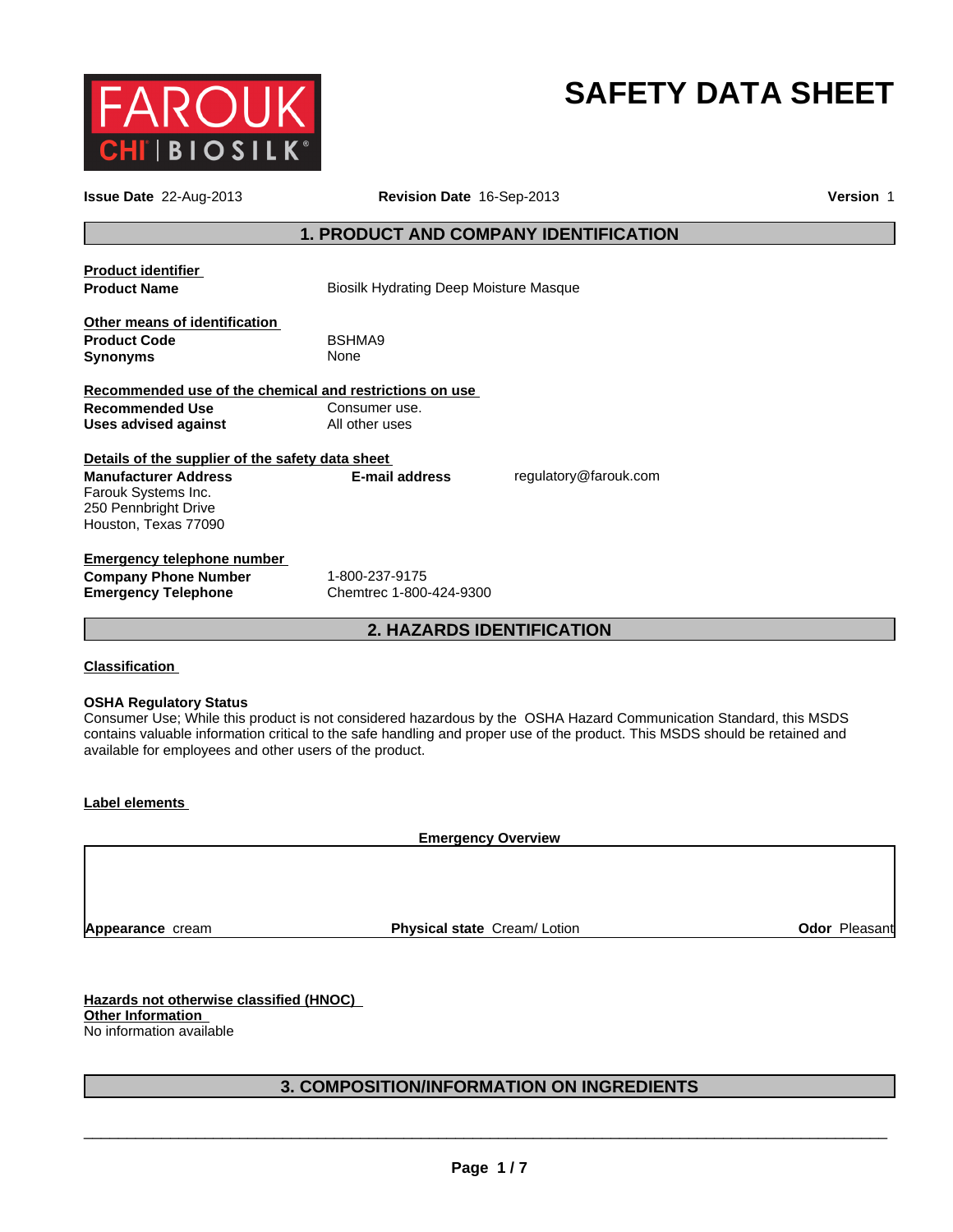Composition: The product(s) does not contain ingredients considered hazardous as defined by OSHA, 29 CFR 1910.1200 and/or WHMIS under the HPA.

| <b>4. FIRST AID MEASURES</b> |                                                                                                                                                                                    |  |
|------------------------------|------------------------------------------------------------------------------------------------------------------------------------------------------------------------------------|--|
| <b>First aid measures</b>    |                                                                                                                                                                                    |  |
| Eye contact                  | Rinse thoroughly with plenty of water for at least 15 minutes, lifting lower and upper eyelids.<br>If discomfort of irritation persists, seek medical attention.                   |  |
| <b>Skin Contact</b>          | If skin problems occur, discontinue use. If symptoms persist, seek medical attention.                                                                                              |  |
| <b>Inhalation</b>            | Should overexposure occur or victim show signs of immediate distress, remove victim to<br>fresh air.                                                                               |  |
| Ingestion                    | In case of accidental ingestion, DO NOT INDUCE VOMITING. Contact Poison Control<br>Center or local emergency telephone number for assistance. Seek immediate medical<br>attention. |  |
|                              | Most important symptoms and effects, both acute and delayed                                                                                                                        |  |
| <b>Symptoms</b>              | No information available.                                                                                                                                                          |  |
|                              | Indication of any immediate medical attention and special treatment needed                                                                                                         |  |
| Note to physicians           | Treat symptomatically.                                                                                                                                                             |  |
|                              | <b>5. FIRE-FIGHTING MEASURES</b>                                                                                                                                                   |  |

#### **Suitable extinguishing media**

Use extinguishing measures that are appropriate to local circumstances and the surrounding environment.

**Unsuitable extinguishing media** Caution: Use of water spray when fighting fire may be inefficient.

#### **Specific hazards arising from the chemical**

No information available.

**Explosion data Sensitivity to Mechanical Impact** None. **Sensitivity to Static Discharge** None.

#### **Protective equipment and precautions for firefighters**

As in any fire, wear self-contained breathing apparatus pressure-demand, MSHA/NIOSH (approved or equivalent) and full protective gear.

**Flash point** Not Applicable

#### **6. ACCIDENTAL RELEASE MEASURES**

#### **Personal precautions, protective equipment and emergency procedures**

\_\_\_\_\_\_\_\_\_\_\_\_\_\_\_\_\_\_\_\_\_\_\_\_\_\_\_\_\_\_\_\_\_\_\_\_\_\_\_\_\_\_\_\_\_\_\_\_\_\_\_\_\_\_\_\_\_\_\_\_\_\_\_\_\_\_\_\_\_\_\_\_\_\_\_\_\_\_\_\_\_\_\_\_\_\_\_\_\_\_\_\_\_ **Personal precautions** Ensure adequate ventilation, especially in confined areas.

**Environmental precautions**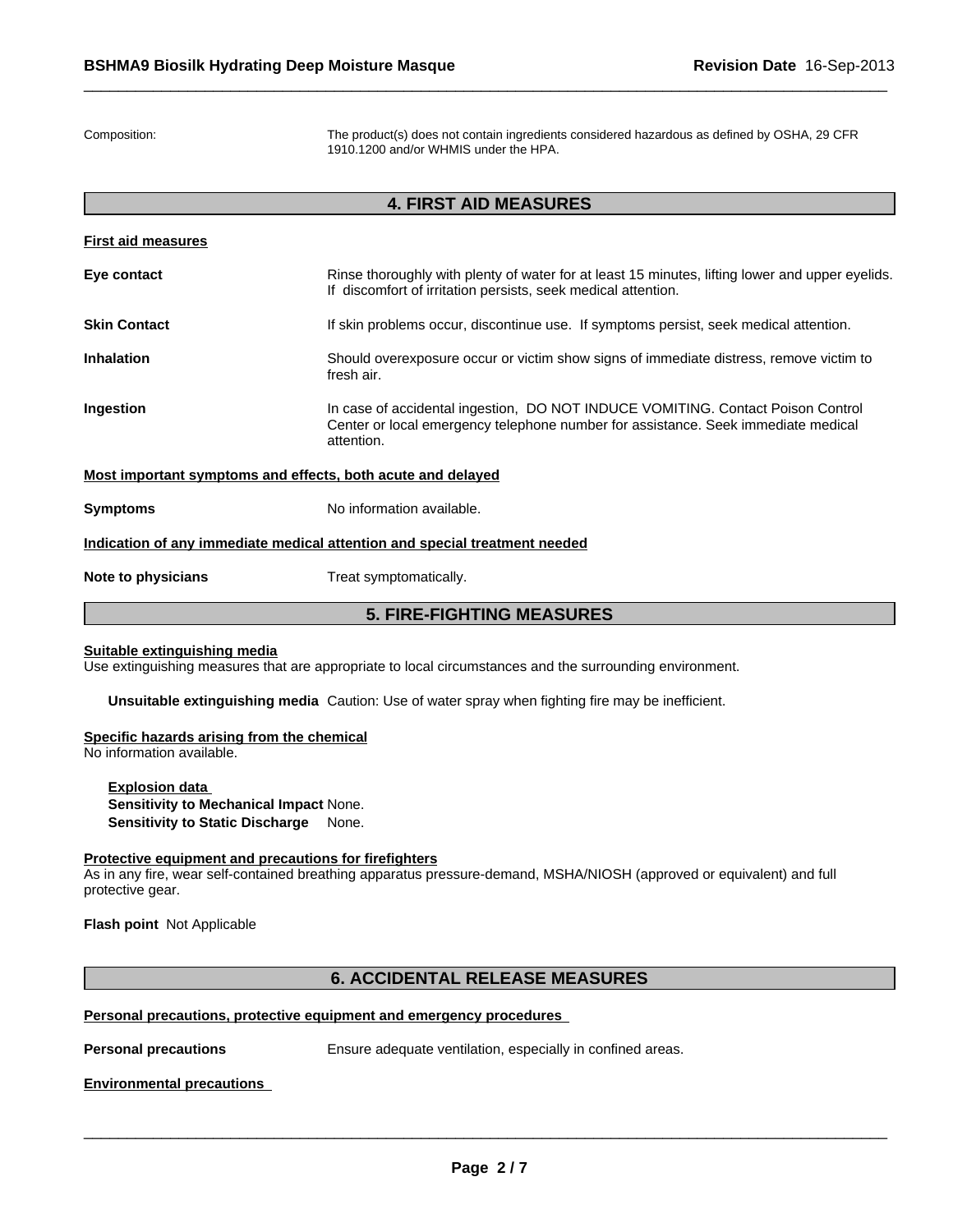| <b>Environmental precautions</b>                             | See Section 12 for additional ecological information.                                                                                                                                                                                                                                                                            |  |  |  |
|--------------------------------------------------------------|----------------------------------------------------------------------------------------------------------------------------------------------------------------------------------------------------------------------------------------------------------------------------------------------------------------------------------|--|--|--|
| Methods and material for containment and cleaning up         |                                                                                                                                                                                                                                                                                                                                  |  |  |  |
| <b>Methods for containment</b>                               | Prevent further leakage or spillage if safe to do so.                                                                                                                                                                                                                                                                            |  |  |  |
| Methods for cleaning up                                      | Pick up and transfer to properly labeled containers.                                                                                                                                                                                                                                                                             |  |  |  |
|                                                              | 7. HANDLING AND STORAGE                                                                                                                                                                                                                                                                                                          |  |  |  |
| <b>Precautions for safe handling</b>                         |                                                                                                                                                                                                                                                                                                                                  |  |  |  |
| Advice on safe handling                                      | Handle in accordance with good industrial hygiene and safety practice.                                                                                                                                                                                                                                                           |  |  |  |
| Conditions for safe storage, including any incompatibilities |                                                                                                                                                                                                                                                                                                                                  |  |  |  |
| <b>Storage Conditions</b>                                    | Keep containers tightly closed in a dry, cool and well-ventilated place.                                                                                                                                                                                                                                                         |  |  |  |
| Incompatible materials                                       | None known based on information supplied.                                                                                                                                                                                                                                                                                        |  |  |  |
|                                                              | 8. EXPOSURE CONTROLS/PERSONAL PROTECTION                                                                                                                                                                                                                                                                                         |  |  |  |
| <b>Control parameters</b>                                    |                                                                                                                                                                                                                                                                                                                                  |  |  |  |
| <b>Exposure Guidelines</b>                                   | This product, as supplied, does not contain any hazardous materials with occupational                                                                                                                                                                                                                                            |  |  |  |
| Appropriate engineering controls                             | exposure limits established by the region specific regulatory bodies.                                                                                                                                                                                                                                                            |  |  |  |
| <b>Engineering Controls</b>                                  | None under normal use conditions.                                                                                                                                                                                                                                                                                                |  |  |  |
|                                                              | Individual protection measures, such as personal protective equipment                                                                                                                                                                                                                                                            |  |  |  |
| <b>Eye/face protection</b>                                   | No special technical protective measures are necessary.                                                                                                                                                                                                                                                                          |  |  |  |
| Skin and body protection                                     | No special technical protective measures are necessary.                                                                                                                                                                                                                                                                          |  |  |  |
| <b>Respiratory protection</b>                                | If exposure limits are exceeded or irritation is experienced, NIOSH/MSHA approved<br>respiratory protection should be worn. Positive-pressure supplied air respirators may be<br>required for high airborne contaminant concentrations. Respiratory protection must be<br>provided in accordance with current local regulations. |  |  |  |
| <b>General Hygiene Considerations</b>                        | Wash contaminated clothing before reuse.                                                                                                                                                                                                                                                                                         |  |  |  |
|                                                              | <b>9. PHYSICAL AND CHEMICAL PROPERTIES</b>                                                                                                                                                                                                                                                                                       |  |  |  |

#### **Information on basic physical and chemical properties**

| <b>Physical state</b><br>Appearance<br>Color | Cream/Lotion<br>cream<br>white      | Odor<br><b>Odor threshold</b> | Pleasant<br>No information available |
|----------------------------------------------|-------------------------------------|-------------------------------|--------------------------------------|
| <b>Property</b>                              | Values                              | Remarks • Method              |                                      |
| рH                                           | $2.5 - 3.5$                         |                               |                                      |
| Melting point/freezing point                 | Not Applicable                      |                               |                                      |
| Boiling point / boiling range                | > No information available $212$ °F |                               |                                      |
| <b>Flash point</b>                           | Not Applicable                      |                               |                                      |
| <b>Evaporation rate</b>                      | Not Applicable                      |                               |                                      |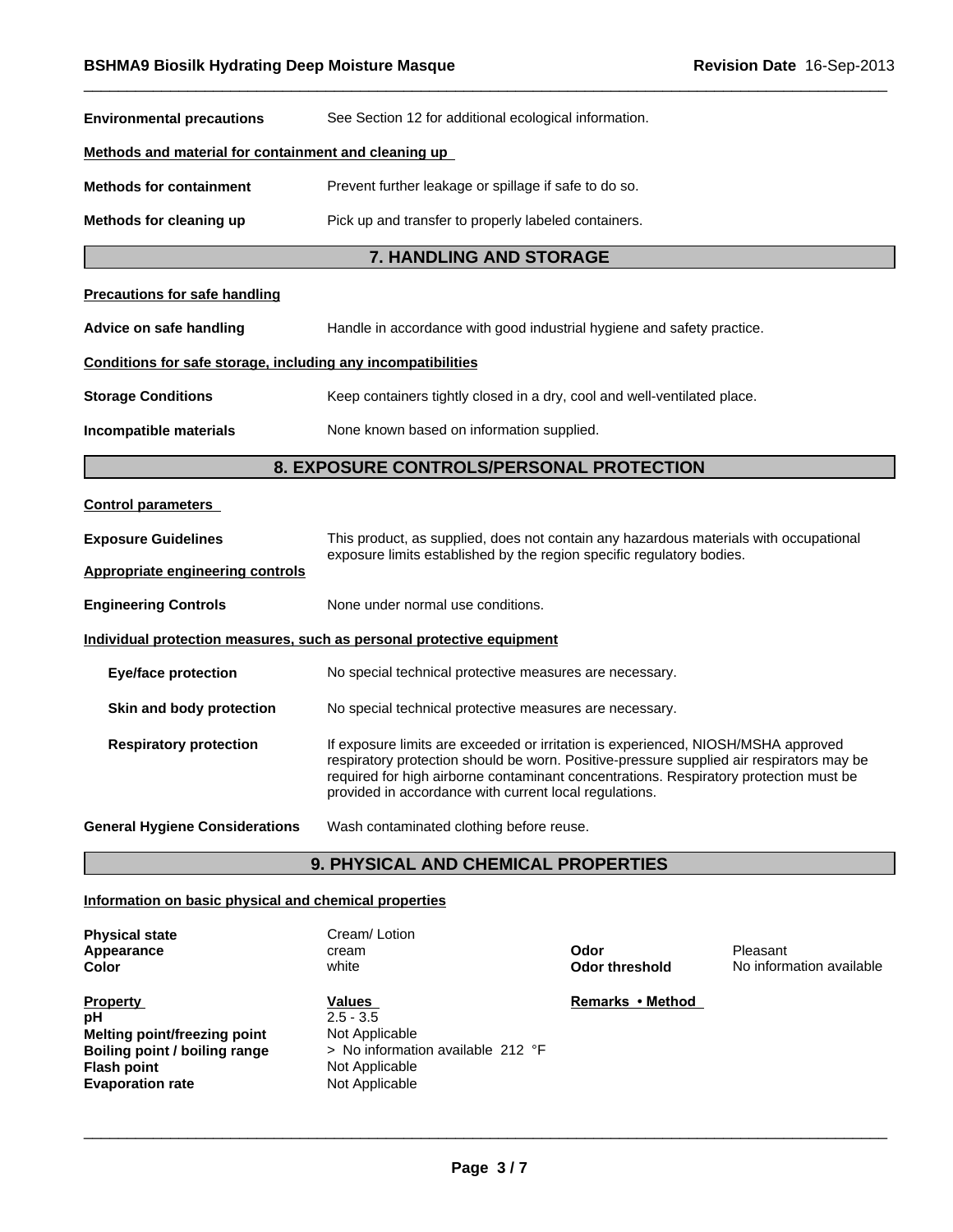| Flammability (solid, gas)<br><b>Flammability Limit in Air</b> | Not Ar   |
|---------------------------------------------------------------|----------|
| Upper flammability limit                                      | Not Ap   |
| Lower flammability limit                                      | Not Ar   |
| Vapor pressure                                                | Not Ar   |
| Vapor density                                                 | Not Ap   |
| <b>Specific Gravity</b>                                       | Not Ap   |
| <b>Water solubility</b>                                       | Insolu   |
| <b>Viscosity</b>                                              | $5000 -$ |
| <b>Other Information</b>                                      |          |
|                                                               |          |

**Molecular weight** Not Applicable **VOC Content (%)** Not Applicable **Density** Not Applicable

**Not Applicable Not Applicable** 

**Not Applicable Not Applicable Not Applicable Not Applicable** Insoluble in water **Viscosity** 5000 - 7600

### **10. STABILITY AND REACTIVITY**

**Reactivity** 

No data available

#### **Chemical stability**

Stable under recommended storage conditions.

#### **Possibility of Hazardous Reactions**

None under normal processing.

**Hazardous polymerization** Hazardous polymerization does not occur.

#### **Conditions to avoid**

Extremes of temperature and direct sunlight.

#### **Incompatible materials**

None known based on information supplied.

#### **Hazardous Decomposition Products**

None known based on information supplied.

### **11. TOXICOLOGICAL INFORMATION**

#### **Information on likely routes of exposure**

| <b>Product Information</b> | No data available  |  |
|----------------------------|--------------------|--|
| <b>Inhalation</b>          | No data available. |  |
| Eye contact                | No data available. |  |
| <b>Skin Contact</b>        | No data available. |  |
| Ingestion                  | No data available. |  |

#### **Information on toxicological effects**

**Symptoms** No information available.

#### **Delayed and immediate effects as well as chronic effects from short and long-term exposure**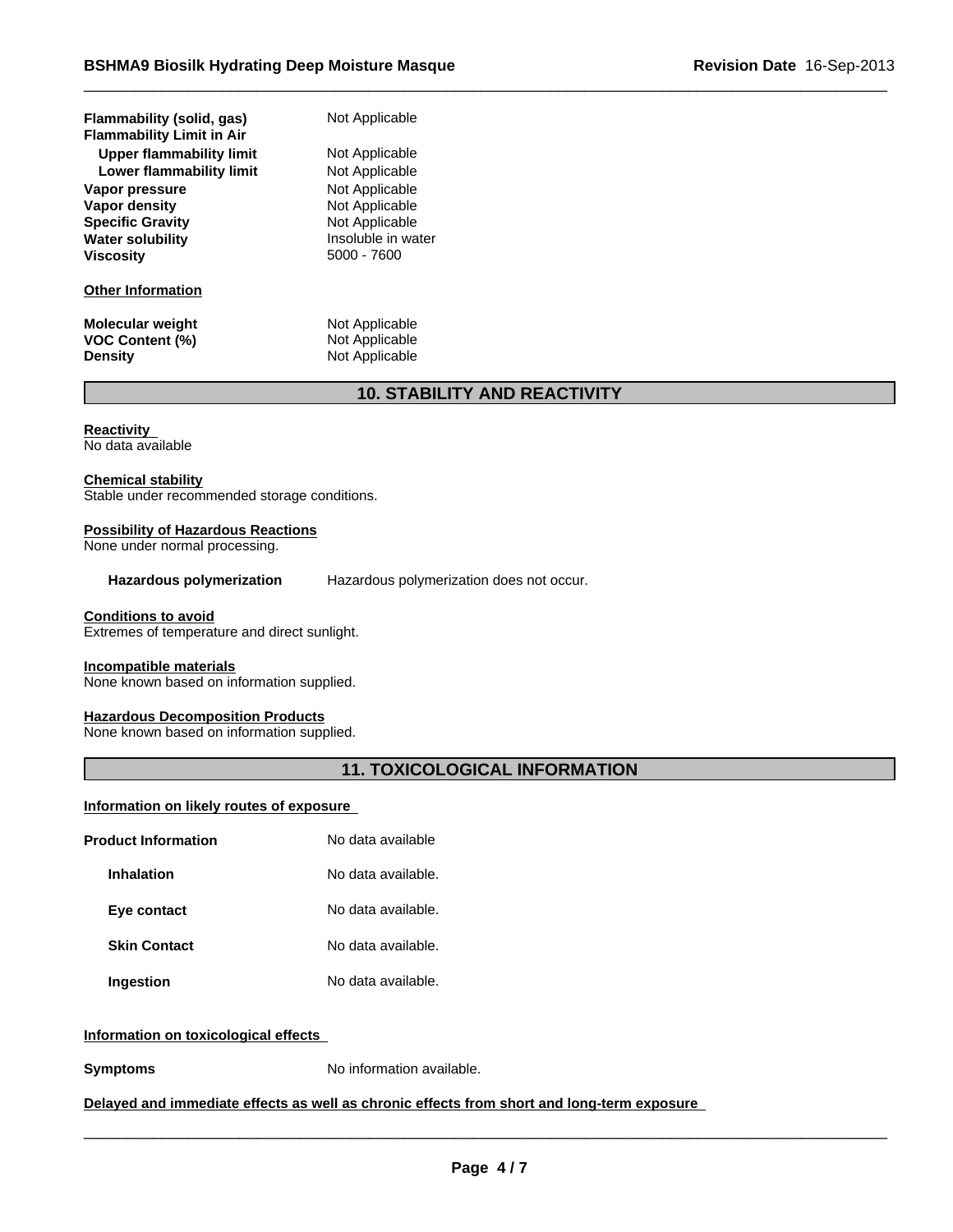| <b>Sensitization</b>            | No information available. |
|---------------------------------|---------------------------|
| Germ cell mutagenicity          | No information available. |
| Carcinogenicity                 | No information available. |
| <b>Reproductive toxicity</b>    | No information available. |
| <b>STOT - single exposure</b>   | No information available. |
| <b>STOT - repeated exposure</b> | No information available. |
| <b>Aspiration hazard</b>        | No information available. |

#### **Numerical measures of toxicity - Product Information**

**Unknown Acute Toxicity** No information available

#### **12. ECOLOGICAL INFORMATION**

#### **Ecotoxicity**

13.0772% of the mixture consists of components(s) of unknown hazards to the aquatic environment

#### **Persistence and degradability**

No information available.

#### **Bioaccumulation**

No information available.

| No information available<br>Other adverse effects |                                                                      |  |  |
|---------------------------------------------------|----------------------------------------------------------------------|--|--|
|                                                   | <b>13. DISPOSAL CONSIDERATIONS</b>                                   |  |  |
| Waste treatment methods                           |                                                                      |  |  |
| <b>Disposal of wastes</b>                         | Dispose of contents/containers in accordance with local regulations. |  |  |
| <b>Contaminated packaging</b>                     | Dispose of in accordance with local regulations.                     |  |  |

## **14. TRANSPORT INFORMATION**

| <b>DOT</b>  | Not regulated |
|-------------|---------------|
| ICAO (air)  | Not regulated |
| <b>IATA</b> | Not regulated |
| <b>IMDG</b> | Not regulated |

# \_\_\_\_\_\_\_\_\_\_\_\_\_\_\_\_\_\_\_\_\_\_\_\_\_\_\_\_\_\_\_\_\_\_\_\_\_\_\_\_\_\_\_\_\_\_\_\_\_\_\_\_\_\_\_\_\_\_\_\_\_\_\_\_\_\_\_\_\_\_\_\_\_\_\_\_\_\_\_\_\_\_\_\_\_\_\_\_\_\_\_\_\_ **15. REGULATORY INFORMATION**

**International Inventories**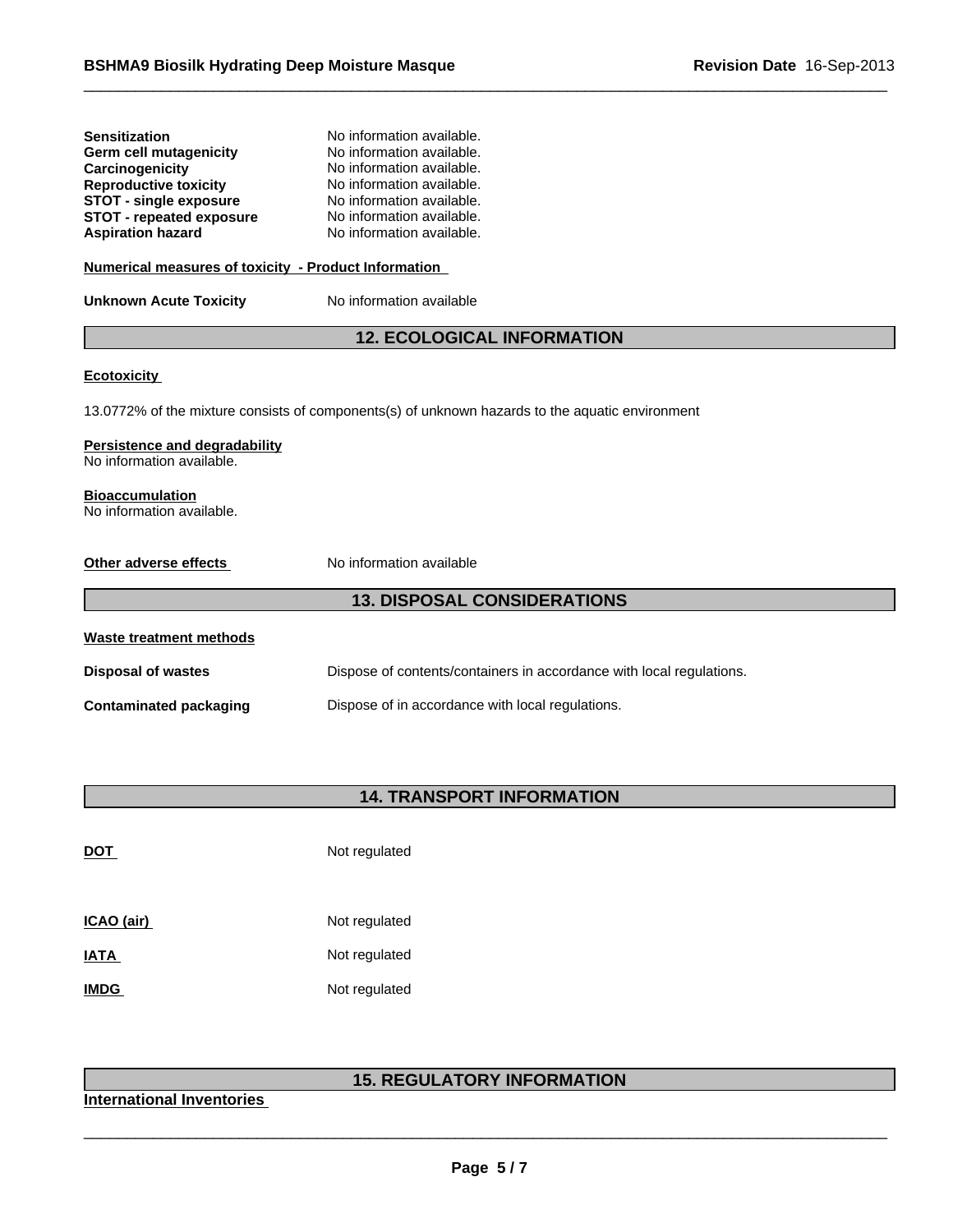#### **Legend:**

**TSCA** - United States Toxic Substances Control Act Section 8(b) Inventory **DSL/NDSL** - Canadian Domestic Substances List/Non-Domestic Substances List **EINECS/ELINCS** - European Inventory of Existing Chemical Substances/European List of Notified Chemical Substances **ENCS** - Japan Existing and New Chemical Substances **IECSC** - China Inventory of Existing Chemical Substances **KECL** - Korean Existing and Evaluated Chemical Substances **PICCS** - Philippines Inventory of Chemicals and Chemical Substances **AICS** - Australian Inventory of Chemical Substances

#### **US Federal Regulations**

#### **SARA 313**

Section 313 of Title III of the Superfund Amendments and Reauthorization Act of 1986 (SARA). This product does not contain any chemicals which are subject to the reporting requirements of the Act and Title 40 of the Code of Federal Regulations, Part 372

#### **SARA 311/312 Hazard Categories**

| Acute health hazard               | No. |  |
|-----------------------------------|-----|--|
| Chronic Health Hazard             | No. |  |
| Fire hazard                       | No. |  |
| Sudden release of pressure hazard | No. |  |
| <b>Reactive Hazard</b>            | N٥  |  |

#### **CWA (Clean Water Act)**

This product does not contain any substances regulated as pollutants pursuant to the Clean Water Act (40 CFR 122.21 and 40 CFR 122.42)

#### **CERCLA**

This material, as supplied, does not contain any substances regulated as hazardous substances under the Comprehensive Environmental Response Compensation and Liability Act (CERCLA) (40 CFR 302) or the Superfund Amendments and Reauthorization Act (SARA) (40 CFR 355). There may be specific reporting requirements at the local, regional, or state level pertaining to releases of this material

#### **US State Regulations**

#### **California Proposition 65**

This product does not contain any Proposition 65 chemicals

#### **U.S. State Right-to-Know Regulations**

#### **U.S. EPA Label Information**

#### **EPA Pesticide Registration Number** Not Applicable

| <b>16. OTHER INFORMATION</b>              |                            |                       |                           |                                                     |
|-------------------------------------------|----------------------------|-----------------------|---------------------------|-----------------------------------------------------|
| <b>NFPA</b>                               | Health hazards 0           | <b>Flammability 0</b> | Instability 0             | <b>Physical and Chemical</b><br><b>Properties</b> - |
| <b>HMIS</b>                               | Health hazards 0           | <b>Flammability 0</b> | <b>Physical hazards</b> 0 | Personal protection X                               |
| <b>Issue Date</b><br><b>Revision Date</b> | 22-Aug-2013<br>16-Sep-2013 |                       |                           |                                                     |
| <b>Revision Note</b><br>$\blacksquare$    |                            |                       |                           |                                                     |

No information available

#### **Disclaimer**

**The information provided in this Material Safety Data Sheet is correct to the best of our knowledge, information and belief at the date of its publication. The information given is designed only as a guidance for safe handling, use, processing, storage, transportation, disposal and release and is not to be considered a warranty or quality specification. The information relates only to the specific material designated and may not be valid for such material used in combination with any other materials or in any process, unless specified in the text.**